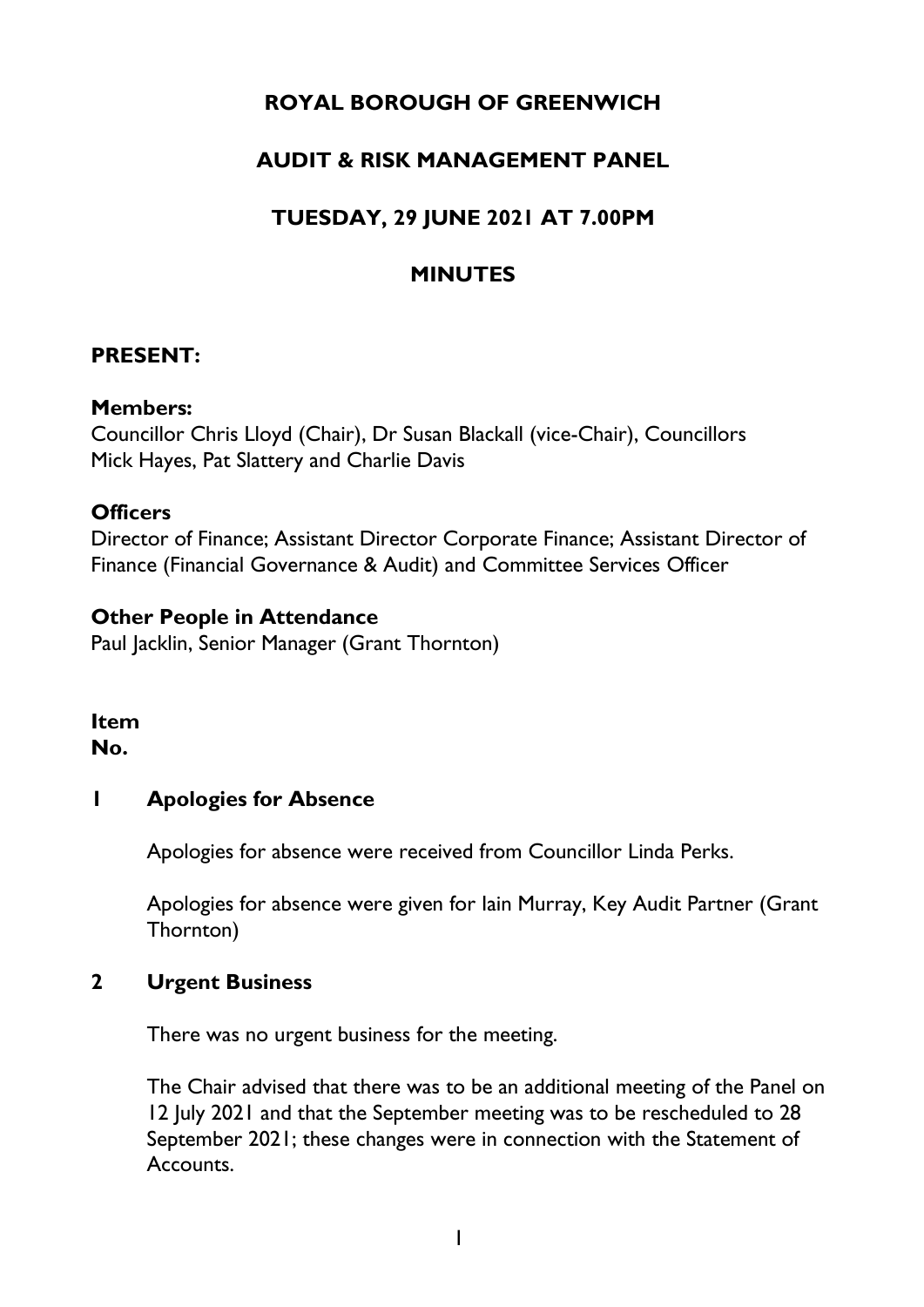## **3 Declarations of Interest**

#### **Resolved –**

That the list of Councillors' memberships as Council appointed representatives on outside bodies, joint committees and school governing bodies be noted.

#### **4 Minutes**

#### **Resolved -**

That the minutes of the meeting of the Audit and Risk Management Panel held on 24 February 2021 be agreed and signed as a true and accurate record.

## **5 Internal Audit & Anti-Fraud – Performance Report 2020/21**

The report was presented by the Assistant Director of Finance (Financial Governance & Audit). He added that there had been a follow-up limited assurance review which had not previously been reported to the Panel in relation to tied accommodation. Responsibility for tied accommodation had moved mid-review from Human Resources to Finance; it was to do with some specific cases and the issue was that someone should be nominated to oversee the processes.

In response to questions from the Panel, the Assistant Director of Finance (Financial Governance & Audit) replied that he would inform the Chair subsequently of the timescales for Officers to meet further on the Leaseholder Service Charges review. The Assistant Director said that statistically there was a chance of increased risk arising from the delay in auditing some schools, but it was not felt to be a major risk because the vast majority of schools had had moderate level assurance and if there were any with limited level assurance last time then they would be looked at first. He added that under the current circumstances some of the work might be done online or remotely. There was a danger that Covid-19 might have affected the ability of schools to carry things out, and if any major issues were found that could put the work of audit back. The Assistant Director indicated that it was expected that they would be back to their full complement of staff next week. As a contingency to deal with any increased backlog there was a framework arrangement with other local authorities and some audit firms if assistance was required but they were not expecting that would be needed.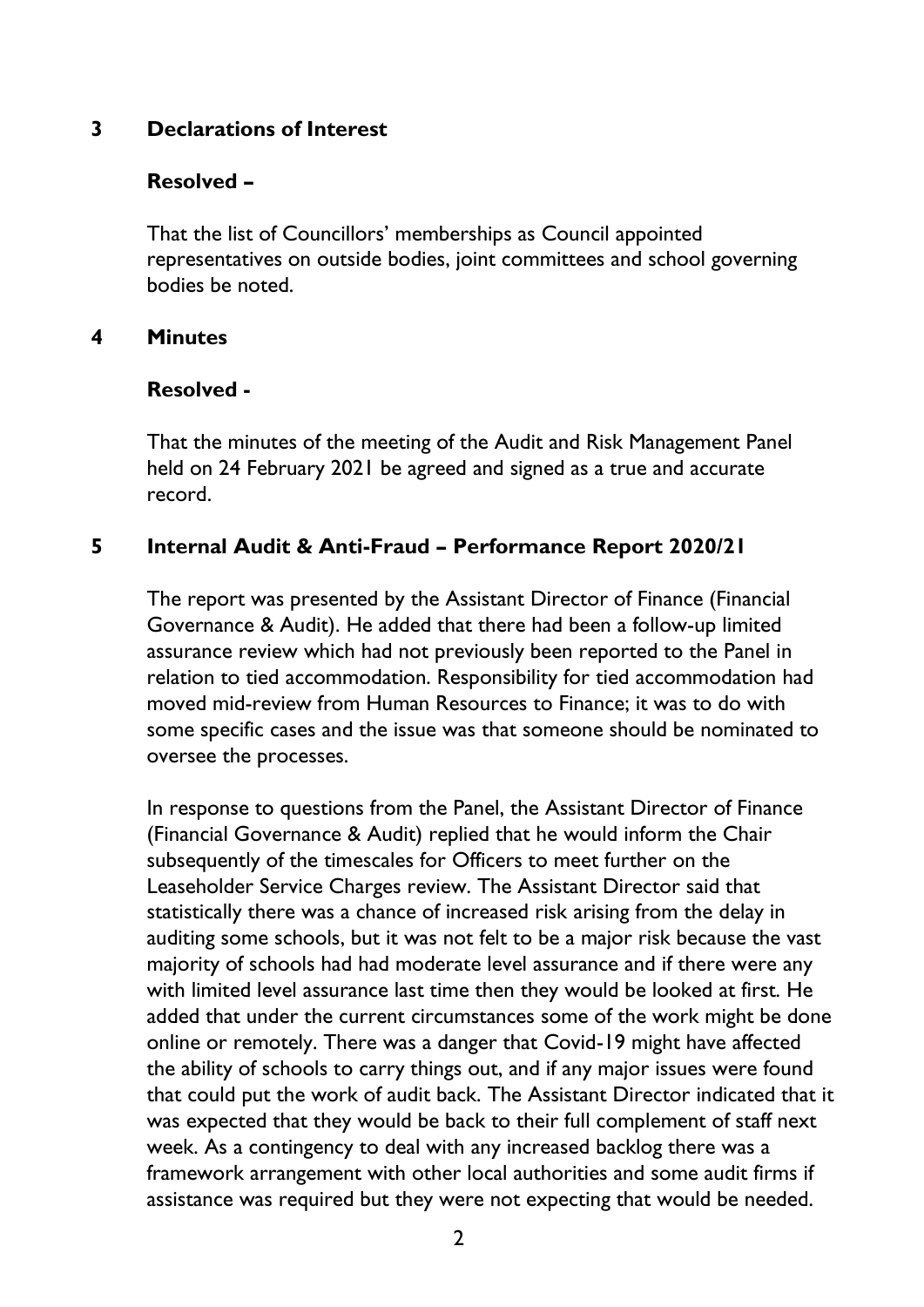The Assistant Director advised that with regard to the 29 allegations of fraud in connection with Covid-19 Business Grants only 3 or 4 might progress to a prosecution; the others might not be fraudulent for various reasons. He commented that the Council's process of making urgent decisions to allow the grants made no difference to the eligibility or otherwise of grant applications, and some businesses might have suffered if the decision making process had been protracted.

# **Resolved –**

- 1. That the Internal Audit and Anti-Fraud performance in relation to the delivery of the Royal Borough's Internal Audit Plan and the prevention, detection and investigation of fraud, for the year 2020/21 be noted.
- 2. That the Head of Internal Audit opinion on the soundness of the control environment in place within the Royal Borough as one part of the overall assurance assessment provided to Members as part of the Annual Governance Statement be noted.

# **6 Internal Audit Plan 2021/22**

## **Resolved –**

That the details of the Internal Audit Plan for 2021/22 be noted.

# **7 External Audit Plan 2020/21**

In responses to a question from the Panel the Senior Manager (Grant Thornton) clarified that the reason for the increase in fees was due to more work in relation to Value for Money, and because of regulatory changes resulting in more work; the increase was consistent with fee increases across London.

In responses to a question from the Panel the Senior Manager (Grant Thornton) Service explained that transformation and cultural change was a focus as a key area of risk because it was about how the authority delivered savings and how the authority brought the workforce along in delivering the savings programmes.

The Chair commented that Overview and Scrutiny had noted there was a sizable amount of savings to be made through the council working differently, for example through digitalisation, but there were large sums of money associated with making those savings. The Director of Finance added that it